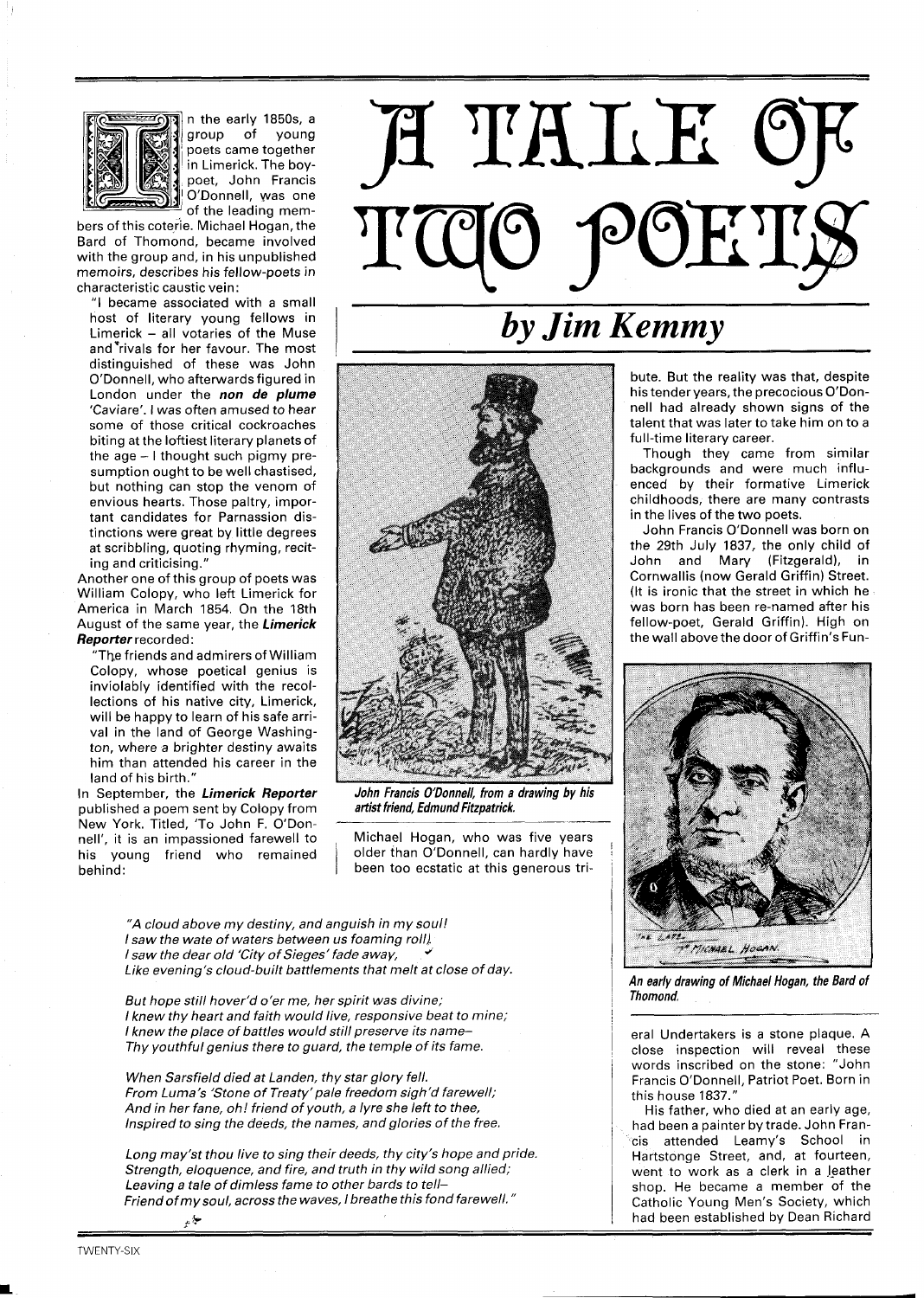Baptist O'Brien. He showed an early talent for poetry, and some of his verse came to the attention of the Dean. Through the priest's intercession, he was sent to the Diocesan College to further his education.

When he was fourteen, O'Donnell had begun to contribute verse to the **Kilkenny Journal.** Three years later, in 1854, the **Limerick Reporter** published twelve of his poems, and **The Nation**  also began to accept his verse. In September of the same year, he wrote a notable article for a seventeen year old, titled 'Street Ballads', which also appeared in the **Reporter.** 

With this background, it was natural that O'Donnell would have wished to become a full-time writer, but a poet's life offered poor financial prospects. Journalism provided the next best opportunity for a literary career and the young poet did not hesitate. In 1854, he found a job as a junior reporterwith the Limerick newspaper, the **Munster News,** and thus set off on a new adventure as a literary journeyman that was to take him to Clonmel, Dublin and London.

O'Donnell left Limerick in 1855, when he was aged eighteen years, and, apart from occasional visits, never returned. During his stint in Clonmel, he married a local girl named Jones and they had three children. He appears to have had an uneventful family life.

O'Donnell wrote poetry and prose for some of the,leading newspapers and magazines of the day, including **The Nation.** In addition, he acted as editor of a variety of publications and also wrote three books. But the best known collection of his verse, **Poems,** was not published until 1891, seventeen years after his death.

With Michael Hogan the story was different. He was born on the 1st. November 1832, at the New Road, Thomondgate. His father, Arthur, was a skilled woodworker and was, according to his son, a quiet, well-mannered and refined man, well known for his wit and love of music.

Michael Hogan tells us in his memoirs that he went to the local Christian Brothers School but that his teacher failed to interest him in any subject. He says that he passed his time in scribbling rhymes and lampooning other students, and that he left the school after one year just as wise as he entered it. He wrote these childish lines, at the time, to explain his short academic career:

"I was the funniest idle fool That ever graced a Christian school; I never learn'd a common rule In any book;

For I, like every headstrong male, My own way took. "

Hogan, who suffered from poor eyesight, served an apprenticeship to his father but never became a proficient craftsman and only worked at the trade for a brief period during his adult life. He became a mill worker and was employed by the firm of Russell at Newtown Pery and Lock Mills. He also served for two periods as custodian of the Turf Quay and caretaker of the Island Bank, in the employment of the Limerick Corporation. Unlike O'Donnell, he lived all his life in his native city,

one, and he developed an intense dislike of his mother. He wrote:

"I may justly thinkthat I was born and reared in a war-camp on account of those incessant hostilities between my Dalcassian father and my Puritan mother, but my mother was always

the agressor in everything..."<br>Again, in complete contrast, O'Donnell  $\overline{\text{Agen}}$ , his mother and wrote about her  $\overline{\text{A}}$ with deep affection in one of his best'

'/



**This stone plaque was erectedin 1905 on the front wall of Griffin's Undertakers, Lower Gerald Griffin Street to honour John Francis O'Donnelland to mark his birthplace.** 

except for three years in America, between 1886 and 1889.

Apart from the decade between 1868 and 1878, when he wrote and published his **Shawn-a-Scoob** pamphlets, he was never able to earn his living as a writer. And the money he made from this venture soon vanished, when the pub he had opened at his new home at rhomond Cottage, New Road, Thomondgate, failed and he had to again take up residence in a tenement.

Hogan's home life was not a happy

poems, 'Limerick Town', whereas Hogan frequently castigated his mother in the most viotriolic manner, in poetry and prose.

And his relations with his brothers and other relatives were far from cordial:

"My<sub>si</sub>relatives were a clan of moral assasins to me and if I were destined to enjoy the blessings of peace and amity, it was by clearing away from amongst them. They were decidedly ignorant ... Not one of them could